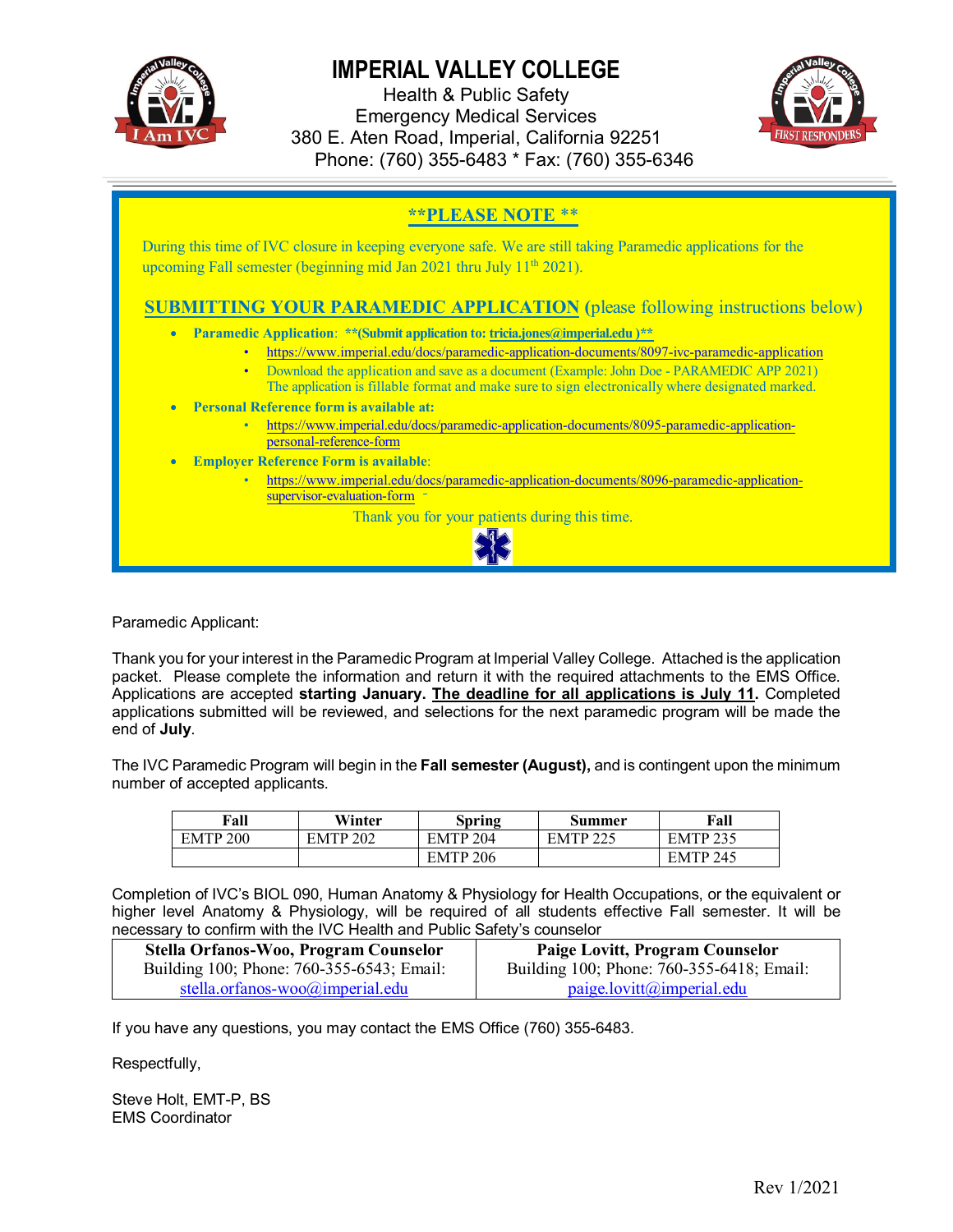

#### Imperial Valley College Emergency Medical Services Training **PARAMEDIC PROGRAM - APPLICATION PROCESS**

**ALL** of the following **must** be completed and submitted with your application to the Paramedic Program. Your application **will not** be considered **without all** required materials.

- 1. \_\_\_\_\_ Complete **application form**
- 2. \_\_\_\_\_ Complete **employer/supervisor evaluation form**
- 3. \_\_\_\_\_ Complete **personal reference form**
- 4. \_\_\_\_\_ Copy of current **BLS HCP CPR** course completion card. (American Heart Association).
- 5. \_\_\_\_\_ Copy of current **EMT-I or EMT-II certification card, or RN** license.
- 6. \_\_\_\_\_ Documentation regarding minimum of 1-year experience as an EMT-I, EMT-II, or ED RN. (Need employer memo to verify 1-year experience).
- 7. **\_\_\_\_\_** A 1-2-page paper describing why you are a good candidate for paramedic training.
- 8. **Unofficial college transcripts with EMT-I, EMT-B, and/or EMT-II letter grade, IVC WebSTAR** transcript copy also accepted for EMT-I, English, and Math.
- 9. \_\_\_\_\_ **High school or GED diploma copy.**
- 10. \_\_\_\_\_ Completed Paramedic Program Applicant Survey. **(Provided).**

#### **ALL APPLICATIONS MUST BE RECEIVED IN THIS OFFICE BY JULY 11, AND APPLICATIONS AFTER THAT DATE WILL NOT BE ACCEPTED.**

#### **WE HOLD ONE PROGRAM EVERY 18 MONTHS.**

Steve Holt, EMT-P, BS EMS Coordinator

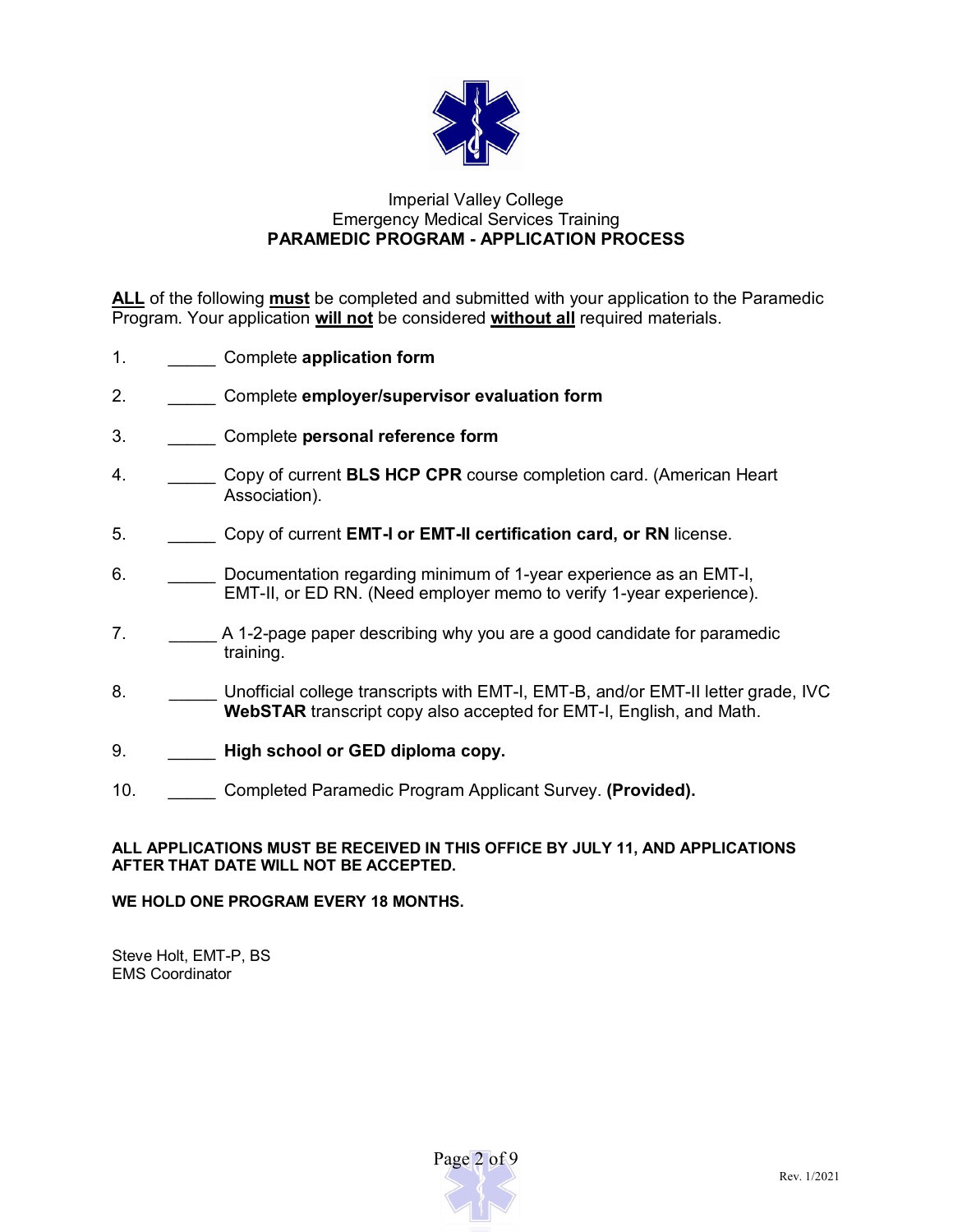

Health & Public Safety Emergency Medical Services 380 E. Aten Road, Imperial, California 92251 Phone: (760) 355-6483 \* Fax: (760) 355-6346





## Emergency Medical Services PARAMEDIC PROGRAM APPLICATION

| Name:                       | Last                                                                                                                  | <b>First</b>                       | <b>Middle</b>                          |
|-----------------------------|-----------------------------------------------------------------------------------------------------------------------|------------------------------------|----------------------------------------|
| <b>Address:</b>             | <b>Street</b>                                                                                                         |                                    |                                        |
|                             | City                                                                                                                  | <b>State</b>                       | $\overline{Zip}$                       |
| Telephone:                  |                                                                                                                       |                                    |                                        |
|                             | IVC student#: G00 ___________________________                                                                         |                                    |                                        |
| Employer:                   | <u> 1989 - Johann Stein, marwolaethau a bhann an t-Amhainn an t-Amhainn an t-Amhainn an t-Amhainn an t-Amhainn an</u> |                                    |                                        |
| Employer:<br><b>Address</b> | <b>Street</b>                                                                                                         |                                    |                                        |
|                             | $\overline{City}$                                                                                                     | <b>State</b>                       | Zip                                    |
|                             |                                                                                                                       |                                    | Cell Phone: __________________________ |
|                             |                                                                                                                       |                                    |                                        |
|                             |                                                                                                                       |                                    |                                        |
|                             |                                                                                                                       |                                    |                                        |
|                             |                                                                                                                       |                                    |                                        |
|                             | Social Security Number: __________________                                                                            |                                    |                                        |
|                             |                                                                                                                       |                                    |                                        |
|                             | Emergency Contact:                                                                                                    |                                    |                                        |
|                             | Name                                                                                                                  |                                    | <b>Contact Phone #</b>                 |
| <b>Street Address</b>       |                                                                                                                       | $\overline{C}$ ity<br><b>State</b> | Zip                                    |

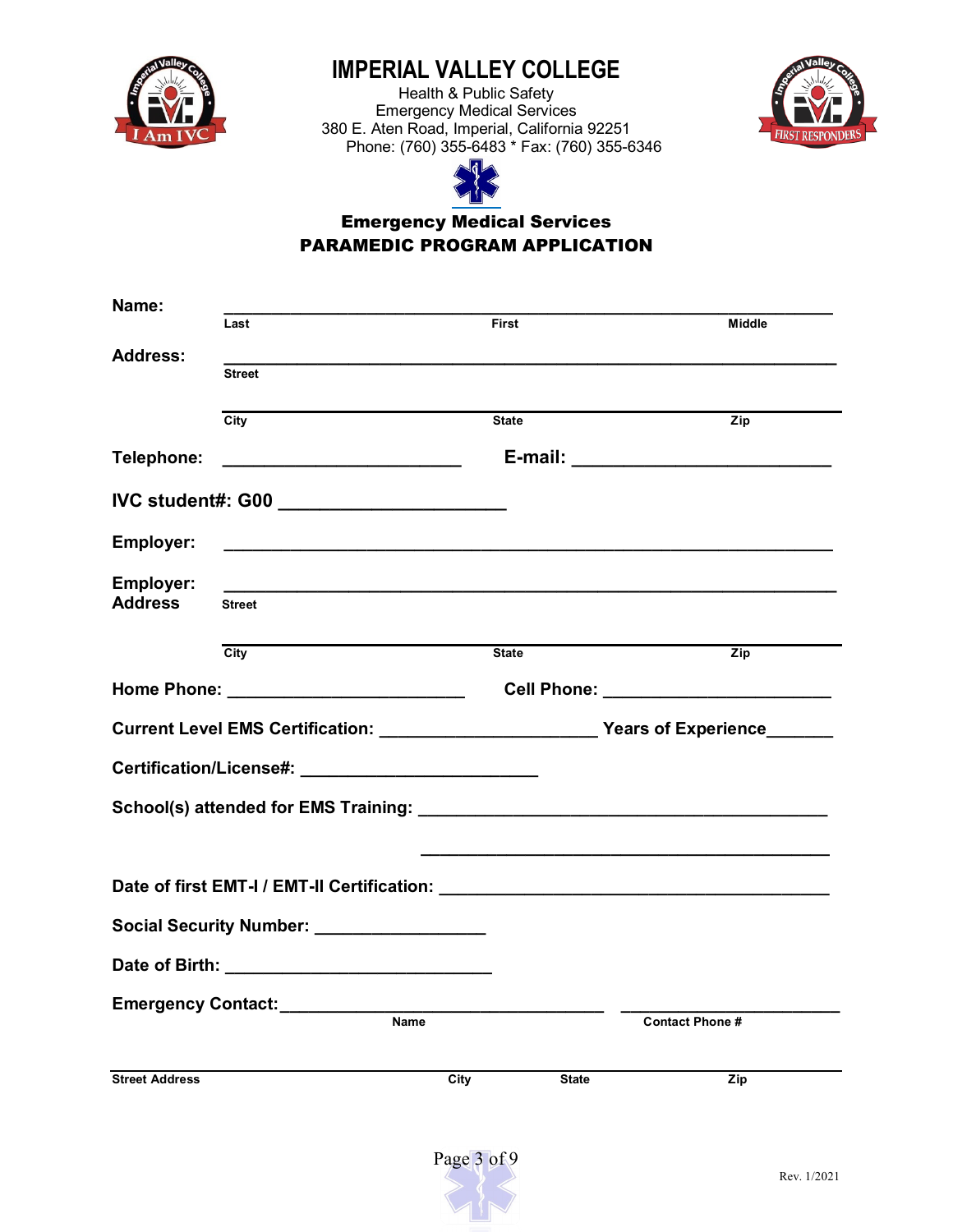

Health & Public Safety Emergency Medical Services 380 E. Aten Road, Imperial, California 92251 Phone: (760) 355-6483 \* Fax: (760) 355-6346





### Emergency Medical Services PARAMEDIC PROGRAM APPLICATION

### **EMPLOYER/SUPERVISOR EVALUATION FORM**

**Dear Employer/Supervisor\_\_\_\_\_\_\_\_\_\_\_\_\_\_\_\_\_\_\_\_\_\_\_\_\_\_\_\_\_\_:**

**(Name of Employer/Supervisor)**

**I have given your name as my employer/supervisor for my work as an EMT-I/EMT-II/Emergency Department RN. I give my permission for you to fill out this confidential evaluation and relinquish my right to ever see this completed form.**

**Signed \_\_\_\_\_\_\_\_\_\_\_\_\_\_\_\_\_\_\_\_\_\_\_\_\_\_\_\_\_\_ \_\_\_\_\_\_\_\_\_\_\_\_\_\_\_\_\_\_\_\_\_\_\_\_\_\_\_\_\_\_**

 **(Applicant's signature) (Applicant's name printed)**

### **Employer/Supervisor, please fill out the following:**

1. Please rate the applicant on the following characteristics. Check only those characteristics for which you feel you can give an honest, well informed opinion. Rate the applicant on a scale of 1 to 4.

1 = below average  $2 =$  average  $3 =$  above average  $4 =$  exceptional

| <b>Alertness</b>           | Honesty                |
|----------------------------|------------------------|
| Ambition                   | Initiative             |
| Appearance                 | Leadership Ability     |
| Cooperativeness            | <b>Patient Care</b>    |
| Courtesy                   | Reliability            |
| Dependability              | <b>Resourcefulness</b> |
| Dignity & Poise            | Self Control           |
| <b>Emotional Stability</b> | Self-Motivation        |
| Good Judgment              | Tact                   |
|                            |                        |

\_\_\_\_\_\_\_\_\_\_\_\_\_\_\_\_\_\_\_\_\_\_\_\_\_\_\_\_\_\_\_\_\_\_\_\_\_\_\_\_\_\_\_\_\_\_\_\_\_\_\_\_\_\_\_\_\_\_\_\_\_\_\_\_\_\_\_\_\_

2. How do you place this applicant as suitable candidate for Paramedic Training? (1-4)

3. How long has the applicant worked for your agency?

4. Remarks: **Example 2. Alternative 2. Alternative 2. Alternative 2. Alternative 2. Alternative 2. Alternative 2. Alternative 2. Alternative 2. Alternative 2. Alternative 2. Alternative 2. Alternative 2. Alternative 2. Alt** 

Signed: \_\_\_\_\_\_\_\_\_\_\_\_\_\_\_\_\_\_\_\_\_\_\_\_\_\_\_\_\_\_\_\_\_\_\_\_ Date: \_\_\_\_\_\_\_\_\_\_\_\_\_\_\_\_\_\_\_\_\_\_\_

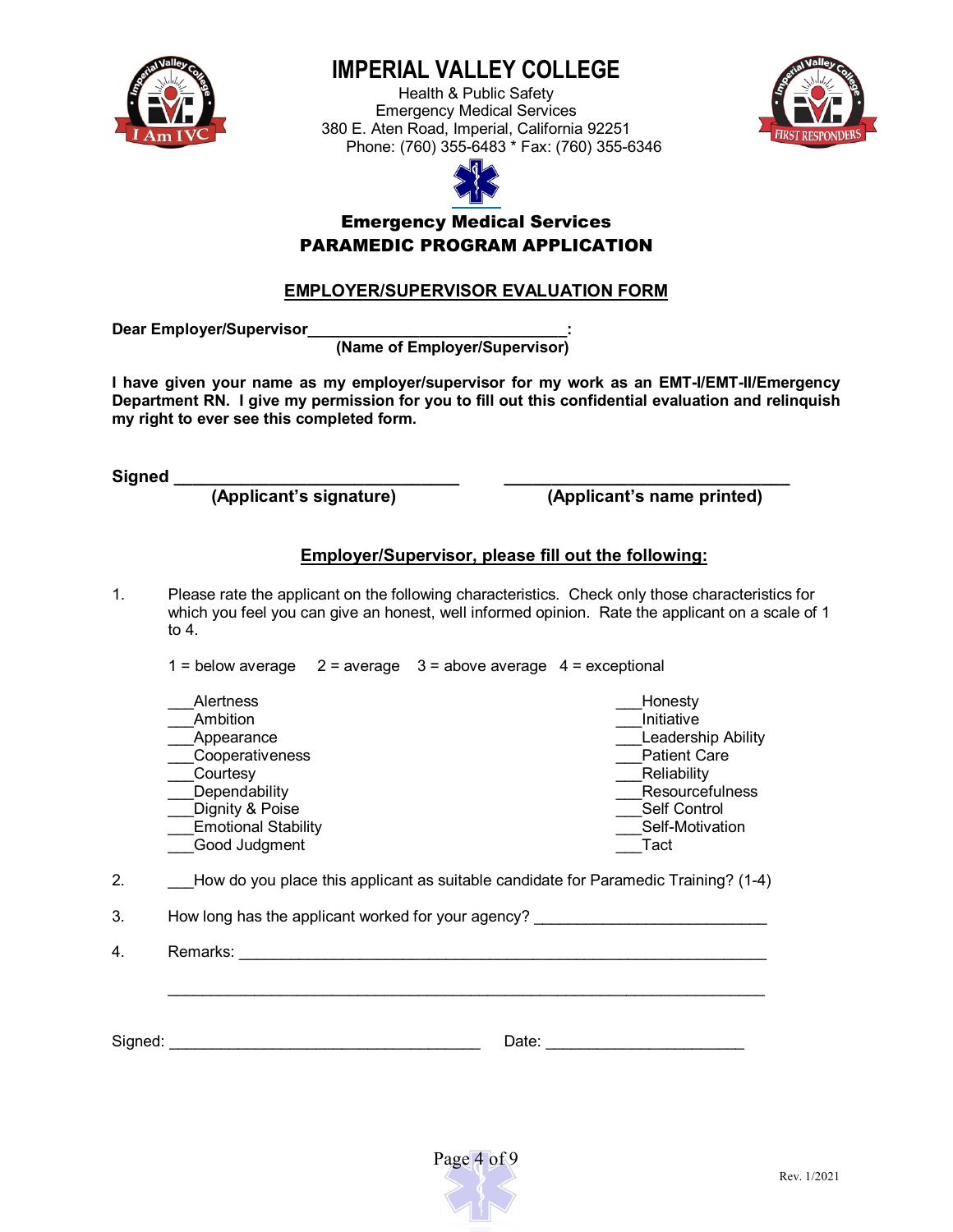

Health & Public Safety Emergency Medical Services 380 E. Aten Road, Imperial, California 92251 Phone: (760) 355-6483 \* Fax: (760) 355-6346





## Emergency Medical Services PARAMEDIC PROGRAM APPLICATION

#### **PERSONAL REFERENCE FORM**

Dear Personal Reference:

**(Name of person giving reference)** 

**I have given your name as my personal reference for my work as an EMT-I/EMT-II/Emergency Department RN. I give my permission for you to fill out this confidential evaluation and relinquish my right to ever see this completed form.**

**Signed \_\_\_\_\_\_\_\_\_\_\_\_\_\_\_\_\_\_\_\_\_\_\_\_\_\_\_\_\_\_ \_\_\_\_\_\_\_\_\_\_\_\_\_\_\_\_\_\_\_\_\_\_\_\_\_\_\_\_\_\_**

**(Applicant's name printed)** 

#### **Personal Reference, please fill out the following:**

1. Please rate the applicant on the following characteristics. Check only those characteristics for which you feel you can give an honest, well informed opinion. Rate the applicant on a scale of 1 to 4.

| $1 =$ below average                                                                                                                                                                           | $2 = average$ | $3 =$ above average                                                                  | $4 =$ exceptional                 |
|-----------------------------------------------------------------------------------------------------------------------------------------------------------------------------------------------|---------------|--------------------------------------------------------------------------------------|-----------------------------------|
| <b>Alertness</b><br>Appearance<br>Cooperativeness<br>Dependability<br><b>Emotional Stability</b><br>Honesty<br>Leadership<br><b>Patient Care</b><br><b>Resourcefulness</b><br>Self-Motivation |               | Ambition<br>Ability<br>Courtesy<br>Initiative<br>Tact<br>Reliability<br>Self Control | Dignity & Poise<br>Good Judgement |

2. How do you place this applicant as suitable candidate for Paramedic Training? (1-4)

3. How long has the applicant worked for your agency?

4. Remarks: \_\_\_\_\_\_\_\_\_\_\_\_\_\_\_\_\_\_\_\_\_\_\_\_\_\_\_\_\_\_\_\_\_\_\_\_\_\_\_\_\_\_\_\_\_\_\_\_\_\_\_\_\_\_\_\_\_\_\_\_\_\_\_\_\_

Signed: \_\_\_\_\_\_\_\_\_\_\_\_\_\_\_\_\_\_\_\_\_\_\_\_\_\_\_\_\_\_\_\_\_\_\_\_ Date: \_\_\_\_\_\_\_\_\_\_\_\_\_\_\_\_\_\_\_\_\_\_\_



\_\_\_\_\_\_\_\_\_\_\_\_\_\_\_\_\_\_\_\_\_\_\_\_\_\_\_\_\_\_\_\_\_\_\_\_\_\_\_\_\_\_\_\_\_\_\_\_\_\_\_\_\_\_\_\_\_\_\_\_\_\_\_\_\_\_\_\_\_\_\_\_\_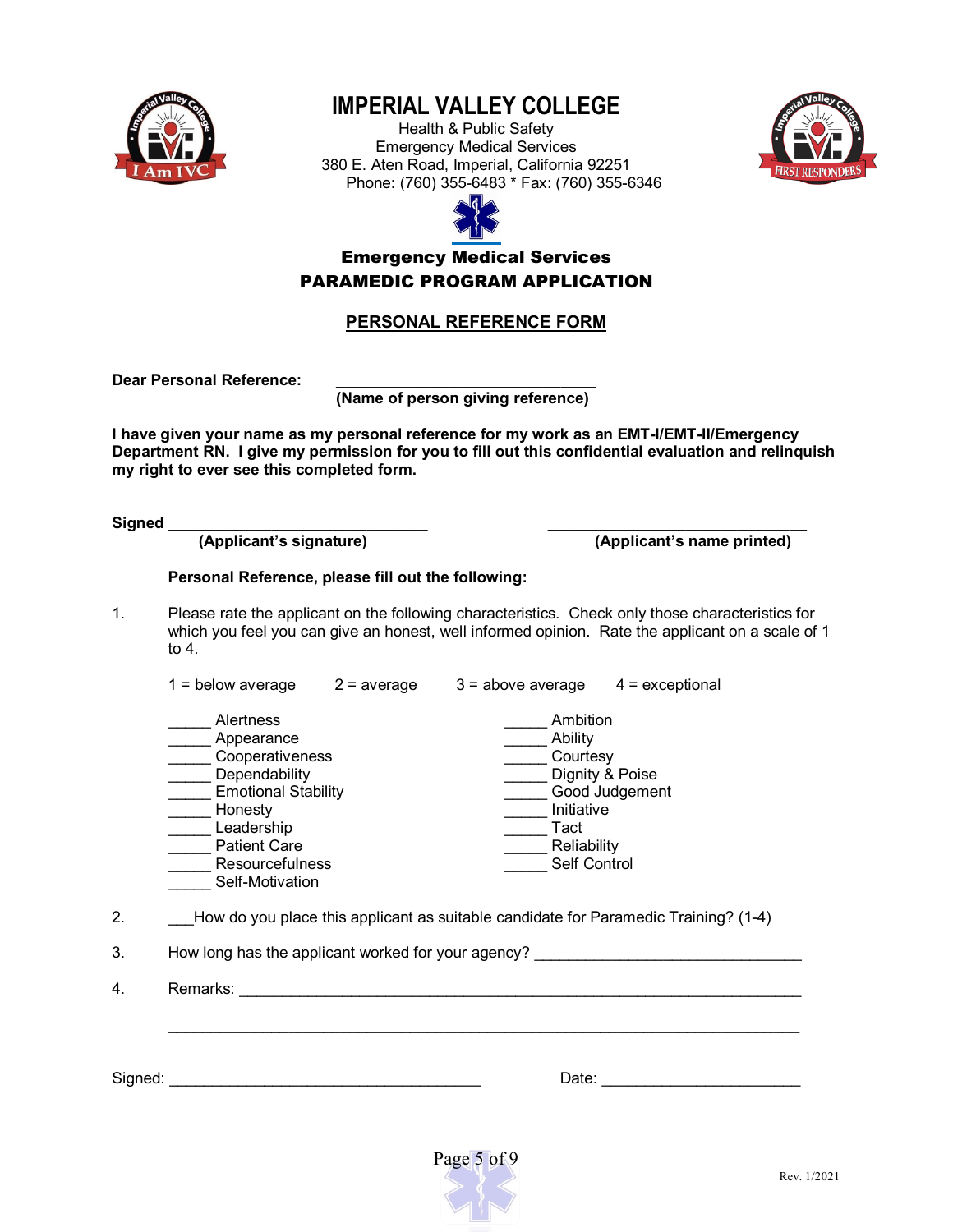#### **Imperial Valley College EMS Training**



## **PARAMEDIC PROGRAM APPLICANT SURVEY**

Today's Date \_\_\_\_\_\_\_\_\_\_\_\_\_\_\_\_\_\_\_\_\_\_\_ Semester & year you are applying for\_\_\_\_\_\_\_\_\_\_\_\_\_\_\_\_\_\_\_\_\_\_\_

This survey was designed to develop a profile of students applying to our Paramedic Program. Our goal is to help our applicants become successful program graduates. Your feedback is important to us. We encourage you to complete and return this survey in the enclosed envelope to help us better serve you, your fellow students, and our community.

Please be advised that completion of this survey form is not required and will not be utilized in the program selection process.

#### **Instructions: Read each statement and please mark appropriate answer.**

|    | 1. Age                                                 | $\_\_2$ 26-35 yrs | <sub>-</sub> 36-45 yrs.                         | 46 plus                                                                                 |
|----|--------------------------------------------------------|-------------------|-------------------------------------------------|-----------------------------------------------------------------------------------------|
|    | 2. Gender<br>Female                                    | Male              |                                                 |                                                                                         |
|    | 3. Ethnicity<br>Caucasian<br>African-American<br>Asian |                   | Filipino<br>Pacific Islander<br>American Indian | Hispanic<br>Other                                                                       |
| 4. | grandparents)<br>Yes No                                |                   |                                                 | Do you have dependents living with you? (e.g., children under the age of 18, parents or |
|    | 5. Are you a single parent?<br>Yes No                  |                   |                                                 |                                                                                         |
|    | 6. Number of children living at home:<br>None          | 1 2 3 4 5 or more |                                                 |                                                                                         |
|    | 7. One-way travel distance from residence to campus:   |                   | 21-30 mile                                      | 31-40 mile<br>$41+$                                                                     |

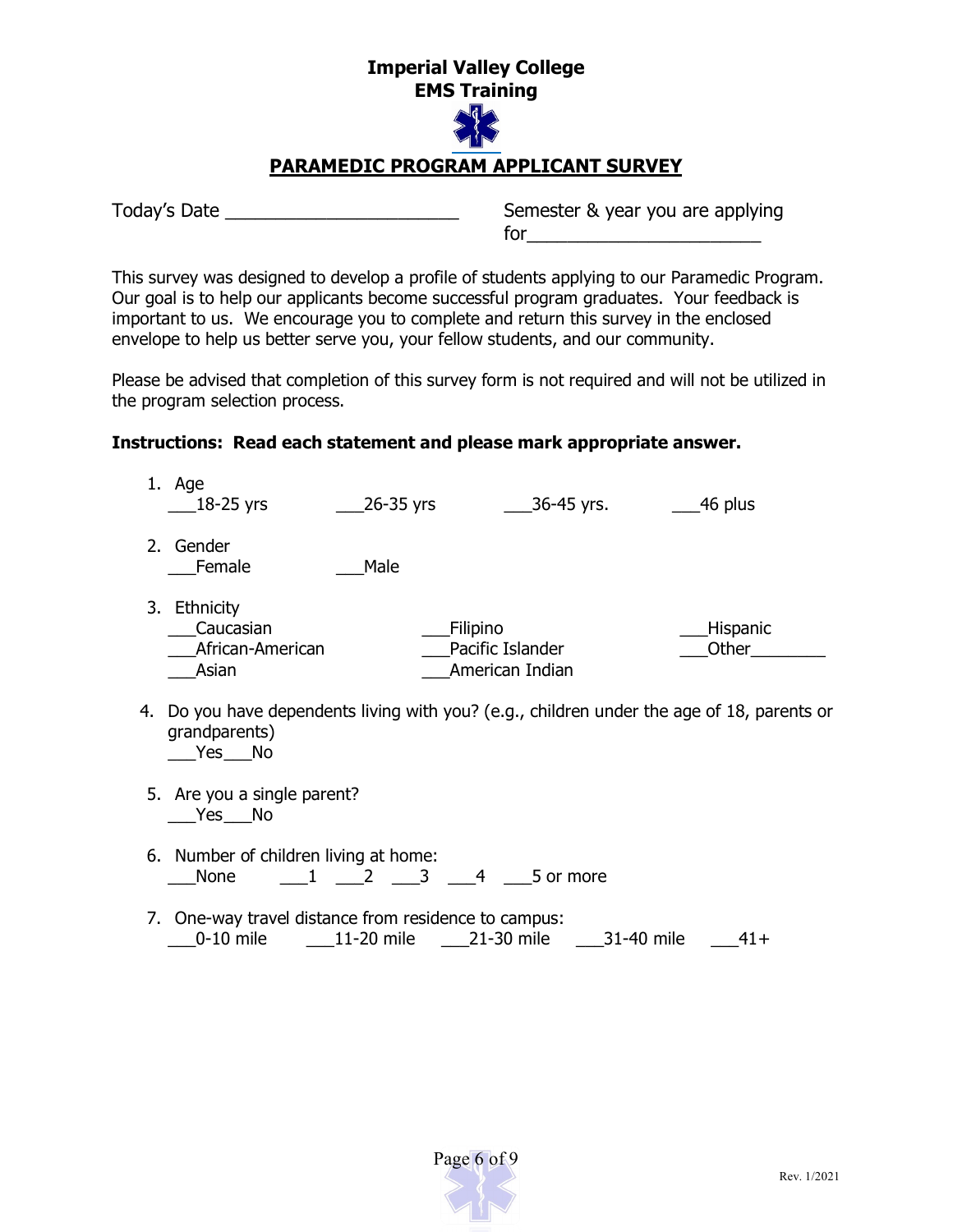| <b>PARAMEDIC PROGRAM APPLICANT SURVEY</b><br>(Continued page 2 of 3)                                                                                                                                       |                                                                                                                                                                                                                                                                                                                                                                                                      |  |  |
|------------------------------------------------------------------------------------------------------------------------------------------------------------------------------------------------------------|------------------------------------------------------------------------------------------------------------------------------------------------------------------------------------------------------------------------------------------------------------------------------------------------------------------------------------------------------------------------------------------------------|--|--|
| 8. Average weekly hours of employment:<br>Not employed ________ Employed 40hrs or less/week ________ Employed 40+ hrs/wk                                                                                   |                                                                                                                                                                                                                                                                                                                                                                                                      |  |  |
| 9. Have you had previous paid work experience in EMS or health care?<br>No Nes No                                                                                                                          |                                                                                                                                                                                                                                                                                                                                                                                                      |  |  |
| 10. If you respond yes to item 9, please indicate which experiences apply to you:<br><b>Nurse Assistant</b><br><b>LVN</b><br><b>RN</b><br>Dental Hygiene<br>___Radiology<br>EMT<br>Paramedic<br>Psych Tech | ___Supportive Personnel<br>___Housekeeping, dietary, etc.<br><b>Military Medic</b><br><b>Health Information Services</b><br>Medical Assistant<br>Medical Clerk<br><b>Other Contract Contract Contract Contract Contract Contract Contract Contract Contract Contract Contract Contract Contract Contract Contract Contract Contract Contract Contract Contract Contract Contract Contract Contra</b> |  |  |
| 11. Years worked in EMS or healthcare:<br>$\_\_\_\$ Less than 1 yr<br>$\frac{1}{2}$ yr or more but less than 3 yrs<br>3 yrs or more but less than 6 yrs                                                    | $-6+$ yrs<br>N/A                                                                                                                                                                                                                                                                                                                                                                                     |  |  |
| 12. Previous volunteer experience in EMS or healthcare.<br>___Student<br>__Fire Dept. Volunteer<br><b>EMS Volunteer</b>                                                                                    | Other Health Care Service<br>N/A                                                                                                                                                                                                                                                                                                                                                                     |  |  |
| 13. Highest post-high school education level completed:<br><b>None</b><br>Less than 2 yrs<br>Associate degree                                                                                              | Bachelor's degree<br>Master's degree or above                                                                                                                                                                                                                                                                                                                                                        |  |  |
| 14. Your primary place of residence for the past 12 months:<br>Out of country<br>In this country                                                                                                           | Out of state in USA                                                                                                                                                                                                                                                                                                                                                                                  |  |  |
| 15. College courses completed with a C average or better. (Mark all that apply).                                                                                                                           |                                                                                                                                                                                                                                                                                                                                                                                                      |  |  |
| EMT-I<br>Anatomy<br>Physiology<br>Microbiology<br><b>Chemistry</b><br>English<br>Math                                                                                                                      | Biology<br><b>Medical Terminology</b><br>Psychology<br>Sociology<br>Humanities<br><b>Cultural Pluralism</b>                                                                                                                                                                                                                                                                                          |  |  |

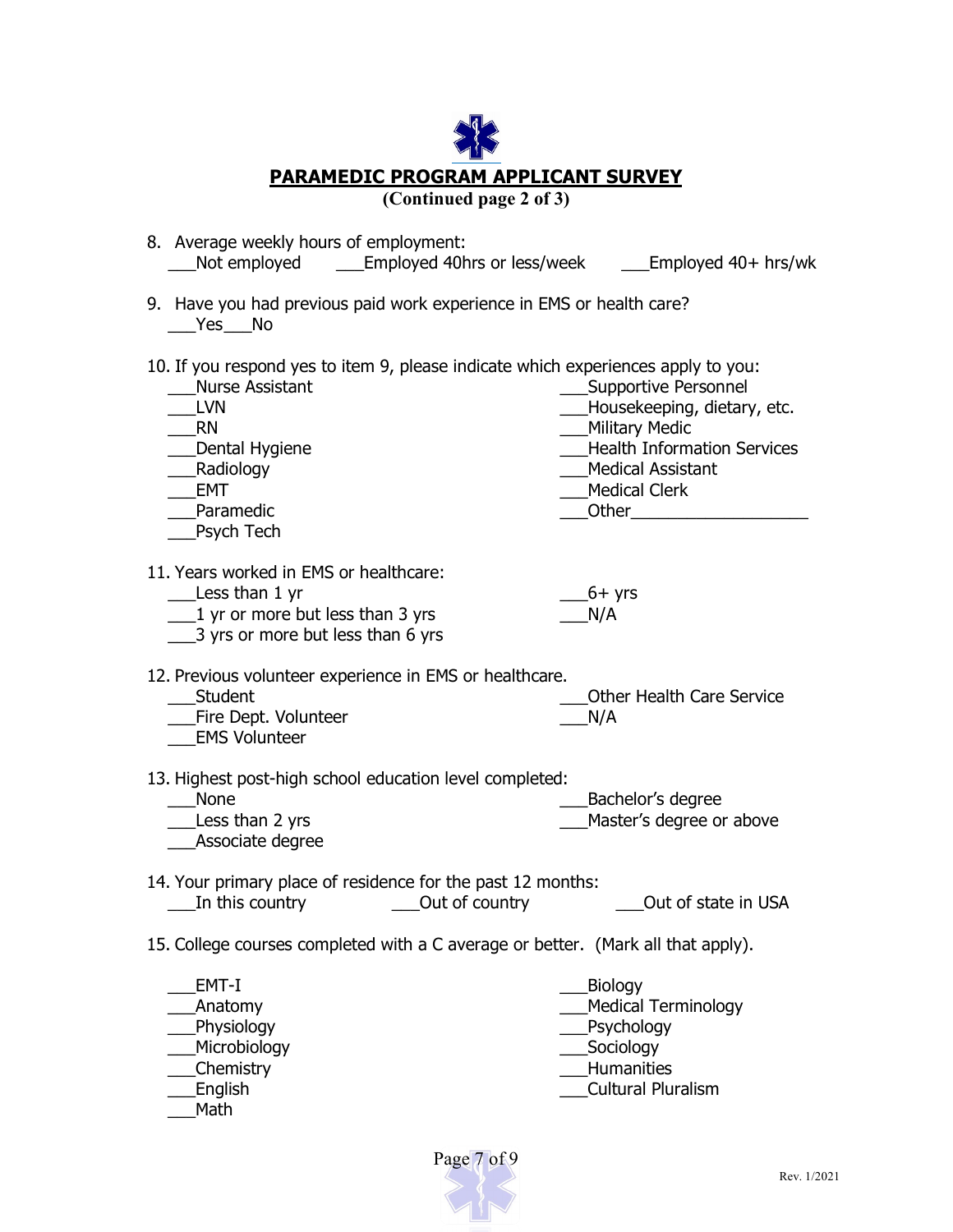**PARAMEDIC PROGRAM APPLICANT SURVEY (Continued page 3 of 3)** 

28. Are you receiving a scholarship or financial aid?

**\_\_\_Yes** (If yes, \_\_ Pell Grant)

\_\_\_Employer

\_\_\_CalWORKS

\_\_\_Local organization scholarship

\_\_\_Other

29. Are you (or think you may be) eligible to receive a Grant through any of the following? \_\_\_Yes \_\_\_No \_\_\_Don't know

\*(Pell Grant, CalWORKS, JOBS, JTPA, SST, General Assistance, AFDOC, any other form of economic public assistance and/or annual income level below \$7,500.00 for single person, \$15,000.00 per couple with \$1,000.00 additional for dependent child).

30. Did you enter this program as a/an:

\_\_\_Generic Student

\_\_\_Re-entry

\_\_\_Other

31. The main reason you chose this program:

- Lequired to maintain existing job<br>
Career ladder opportunity<br>
Career change
- \_\_\_Career ladder opportunity \_\_\_Career change

- 
- Lifetime goal and the set of the control of the control of the control of the control of the control of the co

- 32. How did you learn about the IVC paramedic program?
	-
	- Professionals practicing in field College catalogue can be college catalogue can be college catalogue of the college catalogue of  $\overline{\phantom{a}}$  college catalogue of the college catalogue of  $\overline{\phantom{a}}$  college catalogue of t
	-
	- \_\_\_Program brochure<br>\_\_\_Imperial Valley Press
	- $\frac{m}{2}$ Career/health fair

Other<sub>is</sub> and the set of the set of the set of the set of the set of the set of the set of the set of the set of the set of the set of the set of the set of the set of the set of the set of the set of the set of the set of

\_\_\_College counselor \_\_\_Employer/co-workers

- \_\_\_Former student/graduate<br>\_\_\_College catalog
- 
- 
- \_\_\_Independent research<br>Hospital/Fire Dept.
- 

YOUR TIME TO COMPLETE AND RETURN THIS SURVEY IS GREATLY APPRECIATED! IF YOU HAVE ANY QUESTIONS, PLEASE CONTACT THE EMS COORDINATOR.